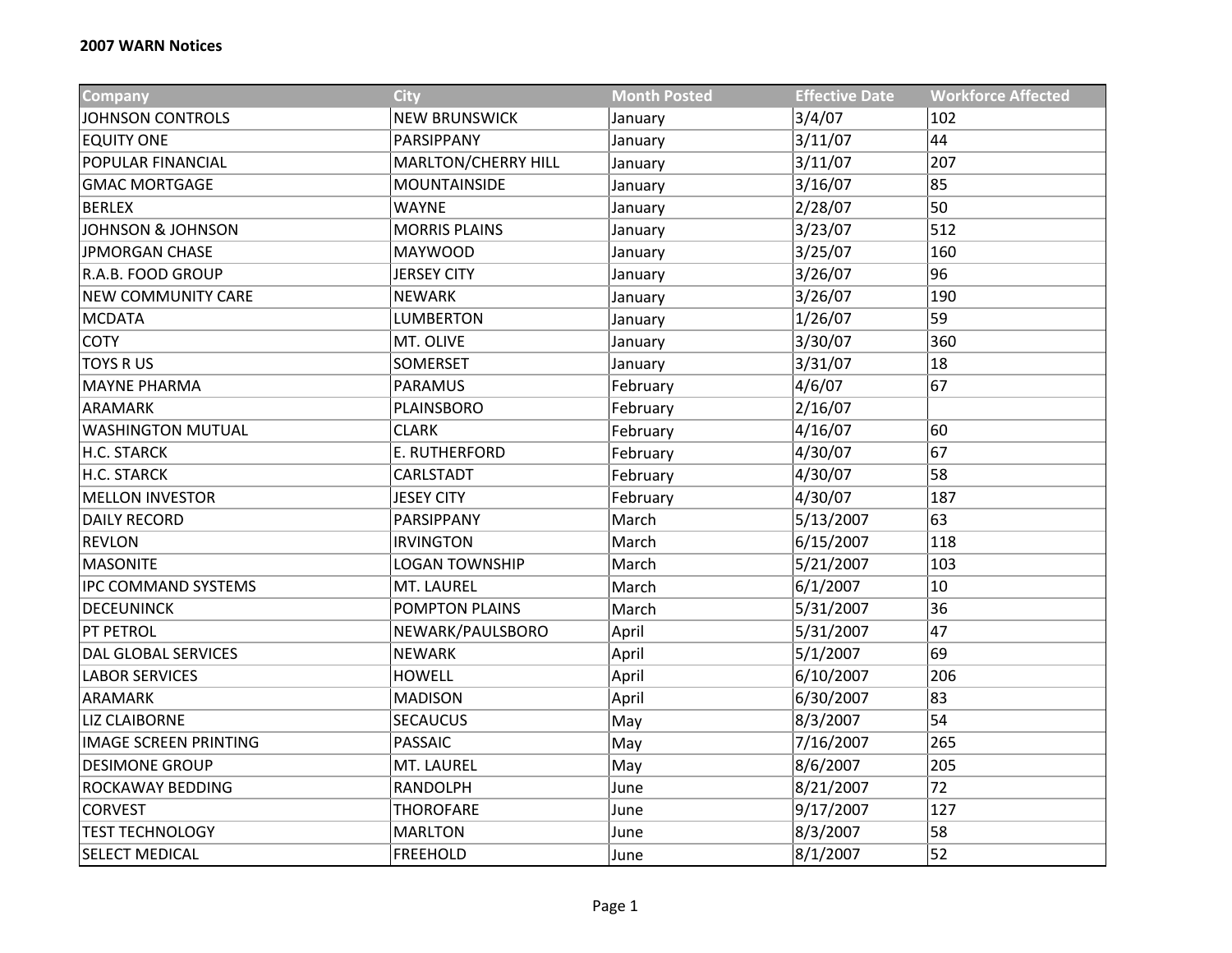| <b>Company</b>                  | <b>City</b>              | <b>Month Posted</b> | <b>Effective Date</b> | <b>Workforce Affected</b> |
|---------------------------------|--------------------------|---------------------|-----------------------|---------------------------|
| TD WATERHOUSE                   | <b>JERSEY CITY</b>       | June                | 4/1/2007              | 131                       |
| <b>ARAMARK</b>                  | SOUTH ORANGE             | June                | 7/1/2007              | 125                       |
| ALCATEL-LUCENT                  | HOLMDEL                  | June                | 8/31/2007             | 57                        |
| SHOREWOOD PACKAGING             | <b>EDISON</b>            | July                | 8/31/2007             | 72                        |
| <b>ST. BARNABAS HEALTH</b>      | <b>UNION</b>             | July                | 10/1/2007             | 820                       |
| <b>HOLIDAY INN</b>              | <b>ATLANTIC CITY</b>     | July                | 9/4/2007              | 145                       |
| <b>HOWARD JOHNSON HOTEL</b>     | <b>ATLANTIC CITY</b>     | July                | 9/4/2007              | 43                        |
| <b>COOKSON ELECTRONICS</b>      | <b>JERSEY CITY</b>       | July                | 9/7/2007              | 75                        |
| LAFARGE                         | PORT NEWARK              | July                | 8/6/2007              | 70                        |
| <b>PEARSON EDUCATION</b>        | PARSIPPANY               | July                | 9/1/2007              | 54                        |
| <b>STOP &amp; SHOP</b>          | <b>STATEWIDE</b>         | July                | 9/4/2007              | 920                       |
| <b>COMPASS PHARMA</b>           | <b>CLIFTON</b>           | July                | 9/16/2007             |                           |
| <b>ST. BARNABAS HEALTH</b>      | <b>TOMS RIVER/NEWARK</b> | July                | 10/1/2007             | 90                        |
| <b>FABRICATED PLASTICS</b>      | <b>MORRISTOWN</b>        | July                | 9/24/2007             | 80                        |
| <b>CIT TECHNOLOGY</b>           | <b>MAHWAH</b>            | July                | 9/28/2007             | 137                       |
| <b>MEDCO HEALTH</b>             | PINE BROOK               | August              | 10/5/2007             | 64                        |
| ADVOGENT                        | PISCATAWAY               | August              | 9/30/2007             | 200                       |
| <b>LIZ CLAIBORNE</b>            | NO. BERGEN               | August              | 8/31/2007             | 145                       |
| <b>TINNERMAN PALNUT</b>         | MOUNTAINSIDE             | August              | 10/22/2007            | 114                       |
| <b>FIRST MAGNUS</b>             | PARSIPPANY/C. HILL       | August              | 8/17/2007             | 93                        |
| <b>GREENPOINT MORTGAGE</b>      | MT. LAUREL/FAIRFIELD     | August              | 8/24/2007             | 55                        |
| <b>OSI COLLECTION</b>           | <b>EDISON</b>            | August              | 10/31/2007            | 89                        |
| <b>ST. JOHN'S COMMUNITY SVS</b> | <b>STATEWIDE</b>         | August              | 9/30/2007             | 141                       |
| <b>ANGELICA TEXTILE</b>         | <b>EDISON</b>            | September           | 11/5/2007             | 297                       |
| <b>EMPIRE BEEF</b>              | E. RUTHERFORD            | September           | 11/6/2007             | 252                       |
| <b>HUNTLEIGH HEALTHCARE</b>     | <b>EATONTOWN</b>         | September           | 11/16/2007            | 140                       |
| <b>LIBERTY HEALTH SYSTEM</b>    | <b>JERSEY CITY</b>       | September           | 11/18/2007            | 382                       |
| PASCACK VALLEY HOSPITAL         | <b>WESTWOOD</b>          | September           | 11/21/2007            | 1006                      |
| <b>FOXTONS</b>                  | <b>STATEWIDE</b>         | September           | 9/26/2007             | 350                       |
| <b>BERNERT HOSPITAL</b>         | PATERSON                 | September           | 11/30/2007            | 819                       |
| 3M                              | <b>BELLE MEAD</b>        | October             | 11/5/2007             | 87                        |
| <b>COMPUCOM SYSTEMS</b>         | PARSIPPANY               | October             | 11/30/2007            | 110                       |
| <b>AFFINITY DIRECT</b>          | <b>ENGLEWOOD</b>         | October             | 12/2/2007             | 147                       |
| <b>AGC CHEMICALS</b>            | <b>BAYONNE</b>           | October             | 12/31/2007            | 157                       |